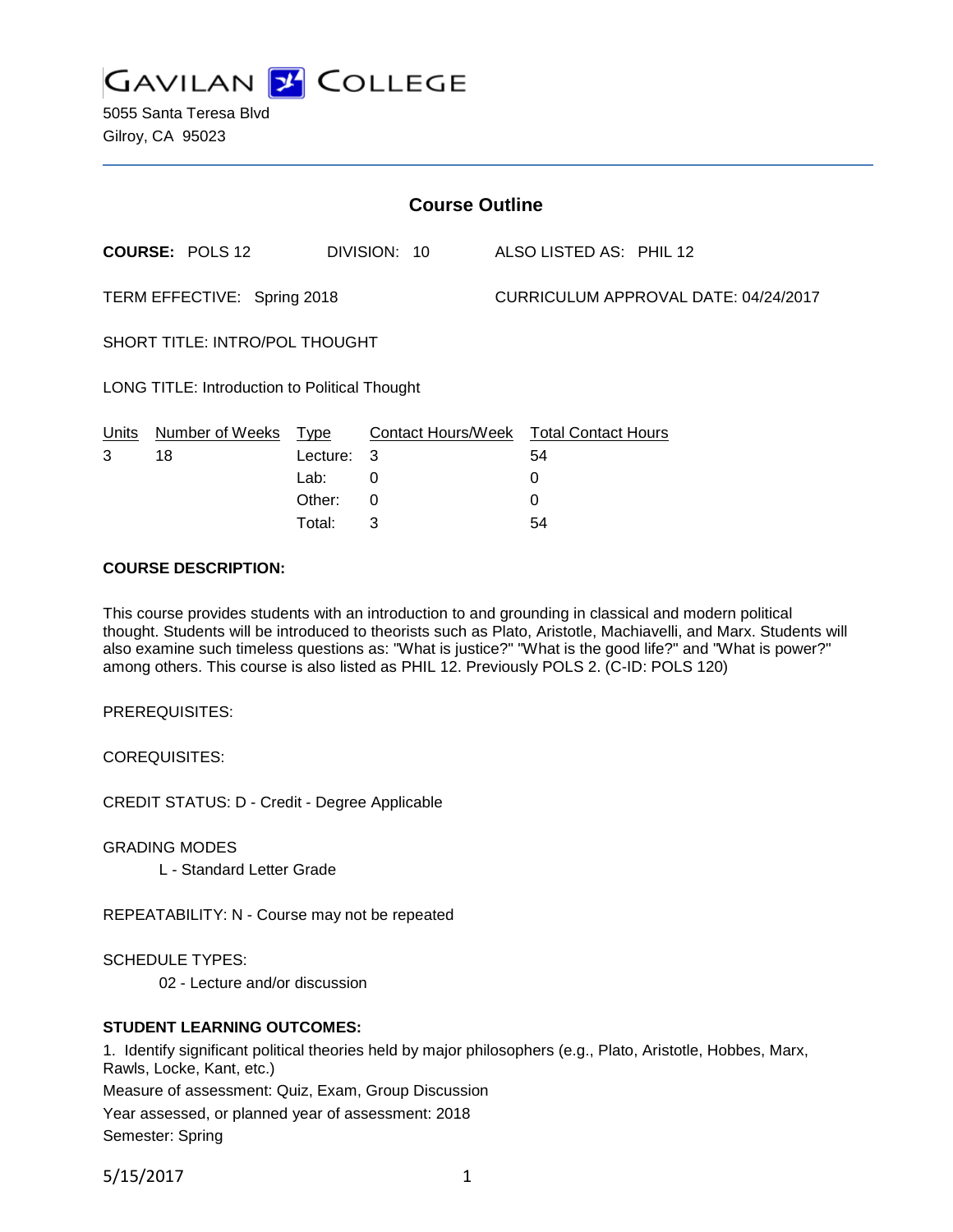2. Analyze arguments in political philosophy concerning human nature, justice, rights, government, liberty, law, power, liberalism, etc.

Measure of assessment: Quiz, Exam, Group Discussion Year assessed, or planned year of assessment: 2018 Semester: Spring 3. Apply philosophical theories to current political and social issues. Measure of assessment: Quiz, Exam, Group Discussion Year assessed, or planned year of assessment: 2018 Semester: Spring 4. Evaluate the tension between the common good and individual rights. Measure of assessment: Quiz, Exam, Group Discussion Year assessed, or planned year of assessment: 2018 Semester: Spring

### **CONTENT, STUDENT PERFORMANCE OBJECTIVES, OUT-OF-CLASS ASSIGNMENTS**

Curriculum Approval Date: 04/24/2017

HOURS CONTENT

6 Course overview, requirements, grading, goal and objectives; What is political theory?; What is "human nature?"; Greek society.

ASSIGNMENTS: In-class writing

assignment #1:

description and application of one major theory;

quiz 1; Cahn: Preface

PERFORMANCE

OBJECTIVES: Students will analyze

the nature of human nature; students will learn

what theory is; students will learn to distinguish

good from bad theory.

6 The Ancients: Plato and Aristotle

ASSIGNMENTS: In-class writing assignment #2: short

analysis of Plato's Republic or Aristotle's

Politics; Quiz 2; Cahn: Plato and Aristotle chapters.

PERFORMANCE OBJECTIVES: Students will learn who

Plato and Aristotle were; Students will read

excerpts of Plato's Republic and Aristotle's

Politics; students will critically read both texts.

Renaissance, Reformation, and Counter-Reformation:

3 Machiavelli and Modernity.

ASSIGNMENTS: In-class writing assignment #3: short

analysis of Machiavelli's Prince; Quiz 3;

Cahn: Machiavelli chapter

PERFORMANCE OBJECTIVES: Students will learn who

Machiavelli was; students will read excerpts from

Machiavelli's Prince; students will identify

the emerging trend of

5/15/2017 2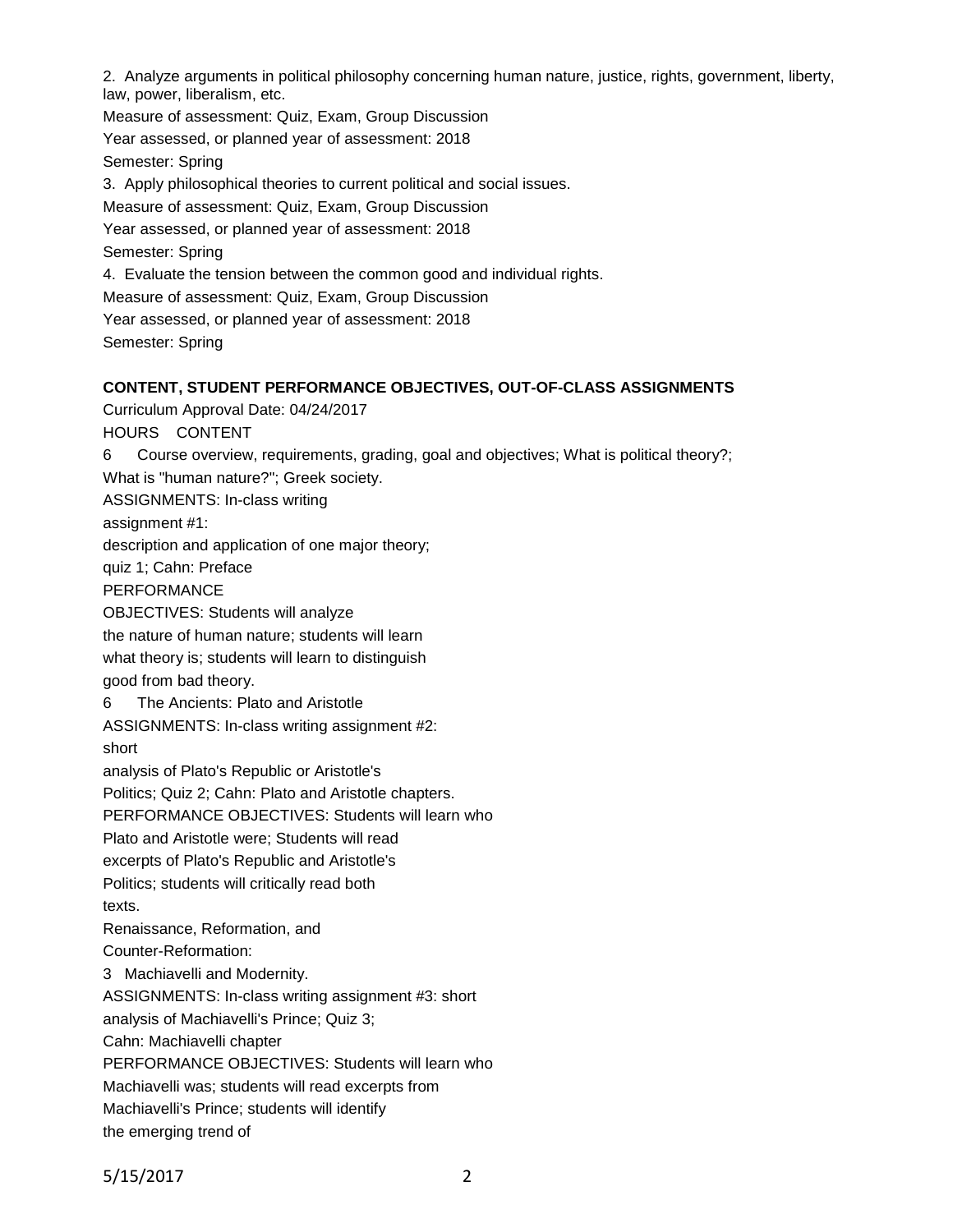"modernity."

3 17th Century England: Puritanism and Liberalism,

Locke and Hobbes.

ASSIGNMENTS: Quiz 4; Cahn: Hobbes and Locke chapters

PERFORMANCE OBJECTIVES: Students will learn who

Locke and Hobbes were;

students will read excerpts

from Hobbes' Leviathan and Locke's Two

Treatises on Government; students will critically analyze

the causes and theoretical consequences

of the English Civil War.

3 Exam I Review; Exam I

3 Liberalism and the Decline of Political Theory.

ASSIGNMENTS: Quiz 5, Cahn: John Stuart Mill chapter p.1

PERFORMANCE OBJECTIVES:

Students will learn the

value of citizenship in a liberal society; students

will critically analyze the causes and consequences

of the ostensible decline of political theory.

6 The 18th Century: Age of Reason and the Rise of the

Masses.

ASSIGNMENTS: In-class writing assignment #4: short

analysis of Diderot's Encyclopedia; Quiz 6;

PERFORMANCE OBJECTIVES: Students

will learn who

Denis Diderot was; students will read excerpts from

Diderot's Encyclopedia; students will analyze

the

concept of community.

6 Adam Smith and Edmund Burke: Capitalism and the

Roots of Revolution.

ASSIGNMENTS: Quiz 7; Cahn: Adam Smith and Burke chapters

PERFORMANCE OBJECTIVES: Students will learn who

Adam Smith and Edmund

Burke were; students will

read excerpts from Smith's The Wealth of Nations

and Burke's Reflections on the Revolution in

France; students will critically analyze the

concepts capitalism and Revolution.

3 Exam II Review; EXAM II 6 The 19th Century: JS Mill and Liberty; Marx &

Communism.

ASSIGNMENTS: In-class writing

assignment #5:

Critical analysis of Mill's On Liberty or

Marx's Communist Manifesto; Quiz 8; Cahn: John Stuart Mill chapter p.2

PERFORMANCE OBJECTIVES: Students will learn who

Mill and Marx were; students will read excerpts

5/15/2017 3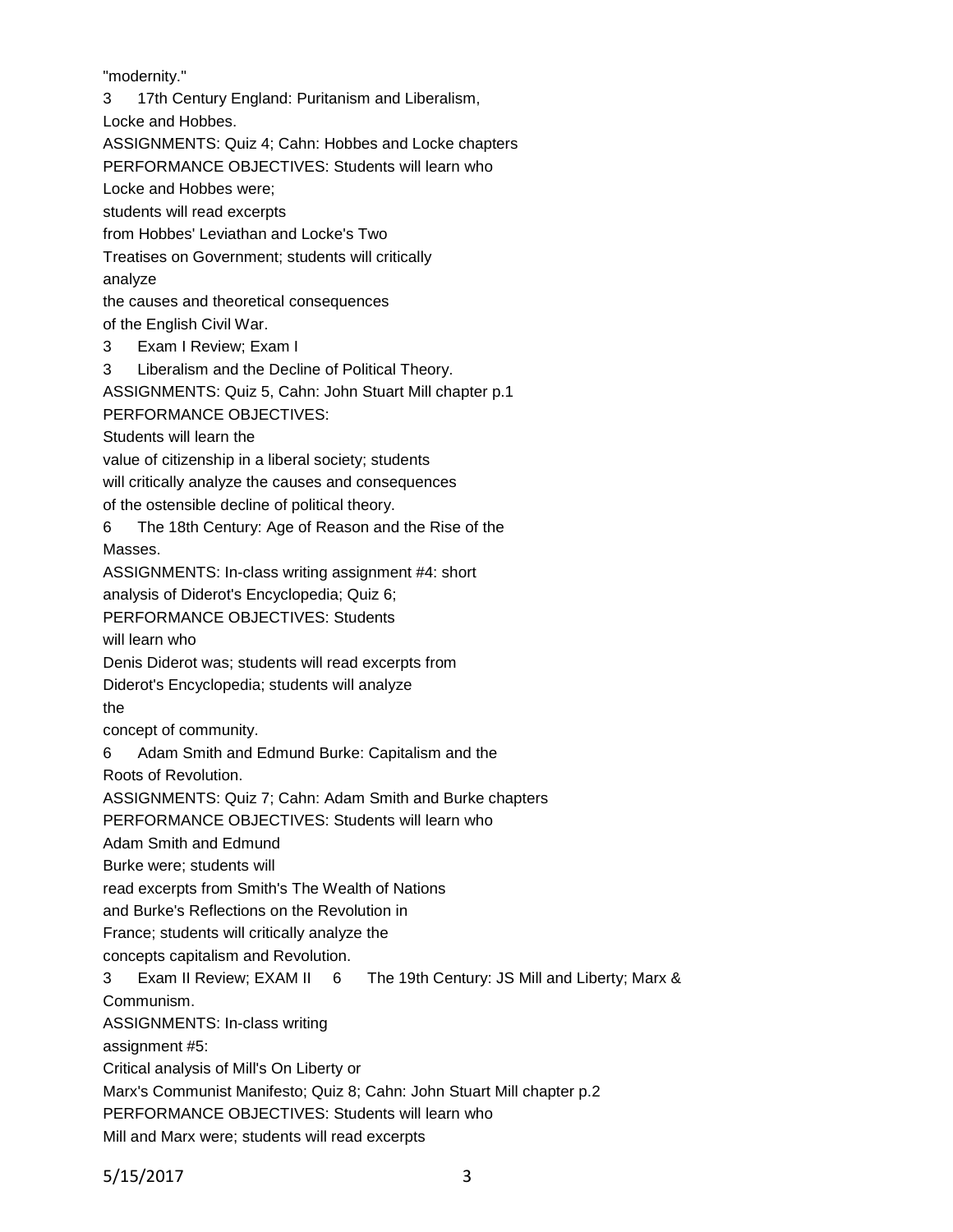from Mill's On Liberty and Marx's Communist Manifesto; students will identify the concepts alienation, exploitation, and economic democracy.

### **OUT OF CLASS ASSIGNMENTS:**

Required Outside Hours: 3

Assignment Description: Two short essays in which the students will critically analyze a given political theory for rigor, consistency, and applicability to "real world" considerations.

### **METHODS OF INSTRUCTION:**

Lecture, student-led learning, group based problem solving; self-directed research, two standard political theory texts.

#### **METHODS OF EVALUATION:**

Writing assignments

Percent of total grade: 50.00 %

50% - 70% Essay exams; Term papers; Essay: 1) 5 in-class writing assignments (short 1-2 page essays) 2) all 3 exams include essay-based questions 3) research paper (8-10 pages) Non-computational problemsolving: Using theory, theorists biographies, and problem-solving exercises to better understand human nature, good and evil, the role of women in modern society, alienation and so on.

Problem-solving assignments

Percent of total grade: 10.00 %

10% - 30% Exams

Skill demonstrations

Percent of total grade: 10.00 %

10% - 30% Performance exams; Skill demonstration: 1) 9 quizzes, 2) 5 in-class writing assignments, 3) 8-10 page research paper 4) in-class discussions, small group projects, 5) 3 exams (including final) Multiple Choice:

Objective examinations

Percent of total grade: 10.00 % 10% - 30% Multiple choice; True/false

## **REPRESENTATIVE TEXTBOOKS:**

Required Representative Textbooks

Steven M. Cahn. Political Philosophy: The Essential Texts, or other appropriate college level text.. Oxford University Press,2014.

This text is the most comprehensive and thorough anthology of political philosophy currently available.

ISBN: ISBN-13: 978-0190201081

Reading Level of Text, Grade: 13+ Verified by: Publisher

#### **ARTICULATION and CERTIFICATE INFORMATION**

Associate Degree: GAV D2, effective 201570 CSU GE: CSU D, effective 201570 CSU D8, effective 201470 IGETC: IGETC 4H, effective 201570 CSU TRANSFER: Transferable CSU, effective 201570